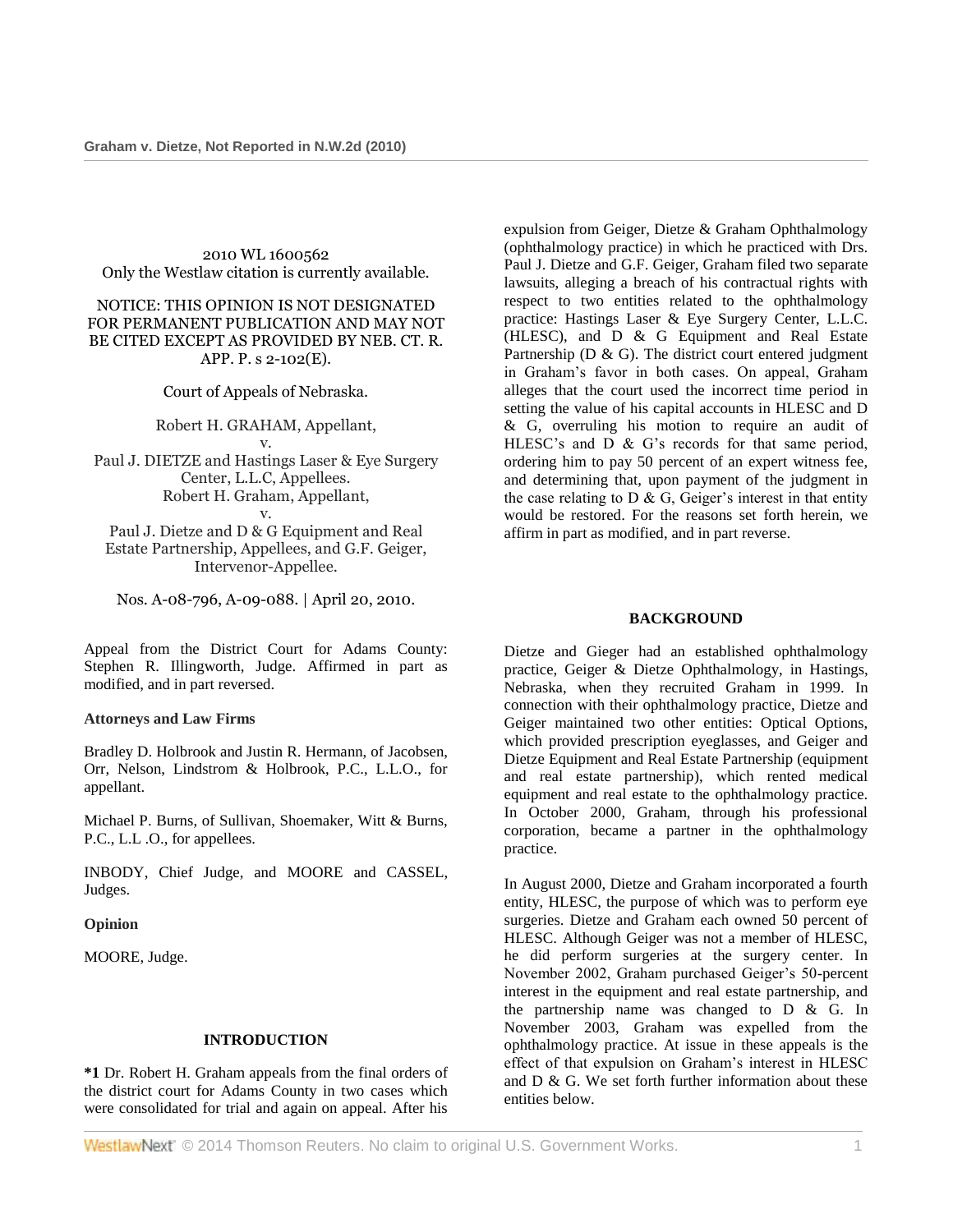#### *HLESC.*

HLESC is a limited liability company. The articles of organization and the operating agreement for HLESC were received in evidence. These documents reveal that Graham and Dietze each contributed an equal amount of capital and each held a 50-percent interest in the company. The agreement provided that the company's profits or losses for any fiscal year would be allocated among the members in accordance with their respective cumulative capital contributions, adjusted to reflect any withdrawals of capital by any members. The company was required to maintain full and accurate books of account, which would be open to reasonable inspection and examination by the members or their authorized representatives. Provisions were included regarding the transfer or assignment of a member's interest in the company. The articles provided that the duration of the company was perpetual unless dissolved. The only basis for dissolution of the company set forth in the operating agreement was the written agreement of all members.

# *D & G.*

**\*2** The original equipment and real estate partnership agreement was entered into by Geiger and Dietze on March 13, 1995. The partnership was to continue for a period of 25 years, unless terminated sooner in accordance with the agreement. The agreement provided that Geiger and Dietze were to contribute an equal amount of capital and were to share in the profits and losses of the partnership on a 50-50 basis. Management of the partnership was to be by a majority of all partners. The agreement provided for the maintenance of complete and accurate financial records, access to those records by the partners, and the provision of annual statements to the partners showing partnership profits and losses. The agreement provided for dissolution of the partnership upon a majority vote of all partners or pursuant to Nebraska law.

On November 1, 2002, Graham purchased Geiger's 50-percent interest in the equipment and real estate partnership for the sum of \$201,000, which was amortized over a 3-year period at 6-percent interest for a total cost of \$220,131.14. According to the amortization schedule in the record, Graham was to make 36 monthly payments to Geiger of \$6,114.81 beginning November 1. In connection with this purchase, Geiger and Graham executed an assignment of Geiger's 50-percent interest in

the partnership to Graham. As a part of this assignment, Geiger acknowledged that he had no further interest in the partnership or the property of the partnership. Geiger was paid in full for the balance of his capital account in the partnership as of November 1, 2002.

Also on November 1, 2002, Geiger, Graham, and Dietze executed an amendment to the original partnership agreement. The amendment provided for Geiger's withdrawal as a partner and Graham's admission as a new partner effective November 1. The amendment shows that Graham and Dietze then each held a 50-percent interest in the equipment and real estate partnership, which was renamed D & G. The amendment provided that, except for the changes set forth in the amendment document, all other provisions of the original partnership agreement were to remain in full force and effect.

The record shows that  $D \& G$  had a monthly rental income of \$8,000 from the ophthalmology practice and average monthly expenses of \$1,074.91. The surplus of rent exceeding expenses was paid to the partners on a regular basis.

#### *Expulsion From Ophthalmology Practice.*

On November 17, 2003, Graham received a notice of expulsion, the intent of which was to expel his professional corporation from the ophthalmology practice. Graham did not receive any formal notices for the termination of his 50-percent interests in HLESC and D & G, nor has there been a dissolution of either entity. After Graham received the notice of expulsion from the ophthalmology practice, he no longer received financial information for either entity based upon Dietze's instruction to the entities' accountant and bookkeeper. Also at Dietze's direction, savings accounts were opened for HLESC and  $D \& G$  in which the entities appeared to retain net profits throughout the year until distribution. After January 2004, Graham received no income distribution from either entity. Graham performed no surgeries at HLESC after the early part of January 2004, as he received a letter dated January 19, 2004, stating he would not be allowed to perform surgeries. Graham discontinued payments to Geiger on his purchase of Geiger's interest in D & G in February 2004 as he was not receiving any payments from any of the entities. Graham paid \$91,722.15 toward the full purchase price of \$220,133.84 of Geiger's 50-percent interest.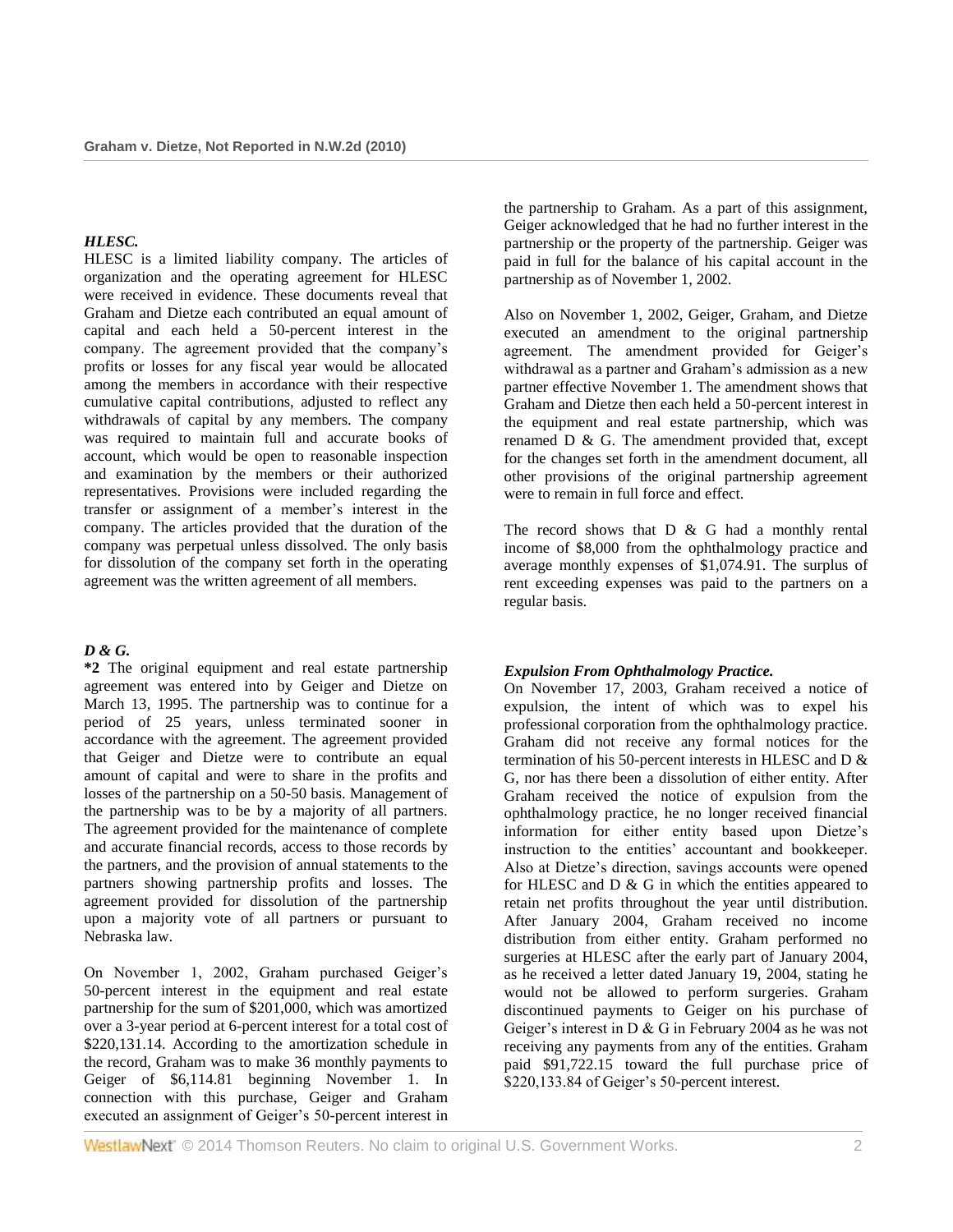# *Litigation.*

**\*3** Graham filed complaints in the district court in both cases on October 20, 2004. In the HLESC case, Graham filed suit against Dietze and HLESC. Graham alleged that Dietze was unilaterally controlling disbursements from HLESC without authority to do so and that Dietze's unilateral actions in freezing and controlling the financial accounts of HLESC constituted a material breach of the HLESC operating agreement. Graham further alleged that he had been prevented from accessing financial accounts and records for HLESC in direct contravention of the operating agreement. Graham sought a temporary injunction requiring that all distributions payable to him be made and that he be provided statements of the bank accounts of HLESC; an accounting of HLESC's assets, income, and expenditures; and judgment for all sums due to him. In the D & G case, Graham filed suit against Dietze and D & G. Graham made similar allegations in that case about Dietze's breach of the partnership agreement. In the D & G case, Graham asked the court to order the monthly disbursements due from D & G to him for the months of February through October 2004, that the court order an accounting of all income and disbursements from D & G, and that Graham be awarded judgment for all sums found to be due.

On June 24, 2005, Dietze and HLESC and Dietze and D & G filed answers in the respective cases against them, generally denying the allegations of Graham's complaints.

On August 11, 2005, the district court granted Geiger's request to intervene in the D & G case. On August 23, Geiger filed an answer and cross-claim, seeking payment from Graham of the remaining purchase price of Geiger's interest in the equipment and real estate partnership. Geiger alleged that he had received a total of \$91,722 .15 from Graham toward the total purchase price of \$220,133.14. In his answer to Geiger's cross-claim, Graham affirmatively alleged that he and Geiger agreed that payment was contingent upon Graham's receiving monthly distributions of at least \$4,000 from D & G. Graham agreed that Geiger had received a total of \$91,722.15 but denied that the total purchase price was \$220,133.14. Graham affirmatively alleged that because he did not receive monthly distributions from D & G after January 2004, no further amounts were due after his payment in March 2004 and Geiger was not entitled to demand payment on past-due amounts.

The cases were consolidated for trial, which was held before the district court on October 2 and 3, 2006. The court heard testimony from various witnesses and received various documentary exhibits, and the evidence received at trial is generally reflected in the background section above. We have collectively referred to the defendants in both cases and the intervenor in the D & G case as "the Appellees" throughout this opinion.

The district court entered an order on March 21, 2007. After making certain findings of fact, the court found there had not been sufficient accounting through the discovery process to allow it to enter appropriate judgments. The court noted that Graham had at no time received a notice that his interests in D & G and HLESC had been terminated or that either entity no longer existed. Pursuant to its power to appoint experts under [Neb.Rev.Stat. § 27-706 \(Reissue 2008\),](http://www.westlaw.com/Link/Document/FullText?findType=L&pubNum=1000257&cite=NESTS27-706&originatingDoc=I40a3ae484d7711dfaad3d35f6227d4a8&refType=LQ&originationContext=document&vr=3.0&rs=cblt1.0&transitionType=DocumentItem&contextData=(sc.Search)) the court found it appropriate to appoint a certified public accountant with no allegiance to either side in order to provide an accounting. The court ordered Graham and the Appellees to each pay 50-percent of the expert's fee. In a subsequent order, the court granted Graham's motion to restrict distributions and ordered the Appellees to cease any and all distributions from HLESC and  $D \& G$  pending the accounting ordered by the court.

**\*4** On June 28, 2007, the district court entered an order appointing Chris Oppliger, the expert suggested for appointment by Graham, as the court-appointed expert. The district court ordered that Oppliger provide an accounting on HLESC and D & G from December 1, 2003, through December 31, 2006, and to provide a valuation of Graham's interest in both entities for that period. The court ordered the parties and counsel to cooperate and provide any information Oppliger needed to perform his duties.

On September 7, 2007, Graham filed a motion, seeking an order from the district court directing Oppliger to perform "an audit" of HLESC and D & G books and records for the period from December 31, 2003, through December 31, 2006. The court overruled Graham's motion.

# *Oppliger's Report.*

A hearing was held before the district court on March 28, 2008, and the court received Oppliger's report into evidence over Graham's "ongoing objection" that the report was "not what was requested in terms of having a full accounting of the company's books." Oppliger's report is dated August 15, 2007, and is an accounting and valuation of Graham's interest in HLESC and D & G for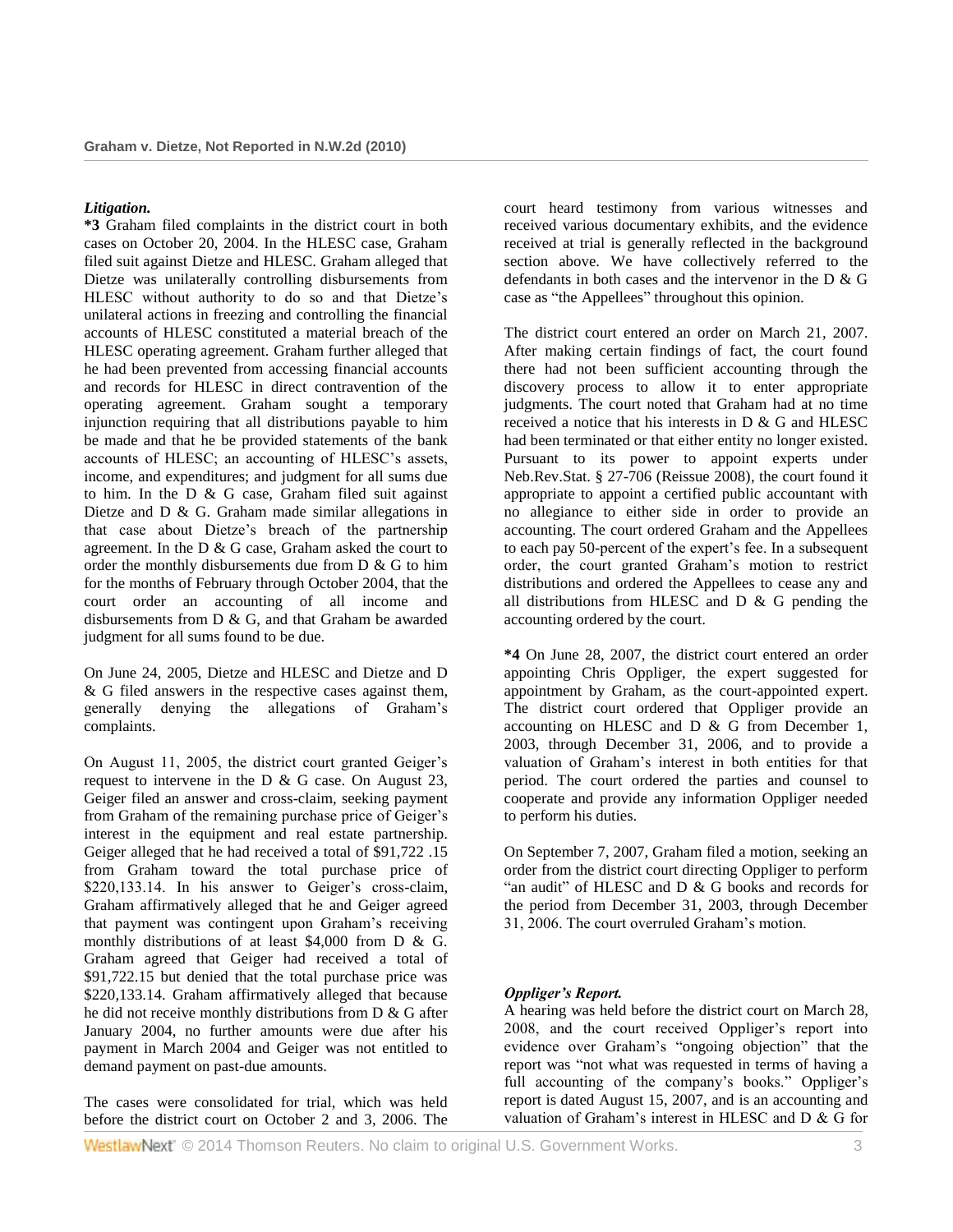the period December 1, 2003, to December 31, 2006. The report contains Oppliger's findings with respect to the operations of HLESC and D & G and the status of the partners'/members' equities as reflected on the books and records as of December 31, 2006.

Oppliger reviewed the history of Graham's involvement in  $D \& G$ , noting that after Graham's last payment to Geiger in February 2004, the D & G books were adjusted, "re-admitting" Geiger as a partner. Beginning in early 2004 and continuing through 2006, the income of D  $\&$  G was allocated 50 percent to Geiger and 50 percent to Diezte. Oppliger contacted the parties' attorneys to inquire about Geiger's "readmission" to the D & G partnership and was informed by all parties that there had been no new written partnership agreement. In light of this information, Oppliger opined that the adjustment "re-admitting" Geiger to the partnership should not have been made and the capital accounts should be as reflected in exhibit A(7) attached to his report. This exhibit reflects the D & G "equity accounts" of Geiger, Dietze, and Graham, with no change in ownership and no adjustment of the [I.R.C. § 743\(b\)](http://www.westlaw.com/Link/Document/FullText?findType=L&pubNum=1012823&cite=26USCAS743&originationContext=document&vr=3.0&rs=cblt1.0&transitionType=DocumentItem&contextData=(sc.Search)#co_pp_a83b000018c76) deduction. The capital account of Graham as of December 31, 2006, should have been \$155,062.89.

Oppliger also outlined the history of HLESC. Oppliger observed that for the year ending December 31, 2003, the net income of HLESC was divided equally between Graham and Dietze. Oppliger further observed that in 2004, HLSEC's net income was allocated 1/24 to Graham and 23/24 to Dietze. Oppliger found no explanation as to why the allocation was made on this basis. As with his investigation of the D & G accounts, Oppliger contacted the parties' attorneys regarding any new operating agreement for HLESC, who confirmed that there was no written agreement transferring Graham's interest in HLESC back to Dietze. As summarized, Oppliger's report stated that, with no change in ownership, the net income should have been divided equally between Dietze and Graham for 2004, 2005, and 2006. He further calculated the respective capital accounts, which reflected the withdrawals made by Dietze in 2005 and 2006, which created a deficit balance in Dietze's account. With no change in ownership of HLESC, the capital accounts as of December 31, 2006, should have reflected a sum of \$244,721.91 for Graham and a negative figure of \$157,603.69 for Dietze.

**\*5** On July 2, 2008, the district court entered judgment in Graham's favor against Dietze, HLESC, and D & G. The court noted that Graham was not involved with either HLESC or D & G after January 2004, and found that "the most equitable time" to set the value of Graham's capital accounts was December 31, 2003, "when reliable financial information was available." The court noted Graham's argument that he should receive money for income generated up through 2006 although he provided no work or benefit to the operation of either entity after January 2004 and the Appellees' argument that Graham should receive about \$30,000 total for his interest in the two entities despite the fact that he invested \$91,727.15 in D & G. The court stated, "Both positions are extreme and not equitable." The court entered judgment in the HLESC case for \$9,631.53 and in the D & G case for \$124,729.90, based upon calculations contained in Oppliger's report. The court made no findings with respect to the cross-claim filed by Geiger.

Graham filed appeals to this court in both cases from the district court's July 2, 2008, order, but this court, on September 10, dismissed the appeal in the  $D \& G$  case for lack of a final order. (See case No. A-08-797.) On November 13, 2008, Dietze, D & G, and Geiger sought an order from the district court ruling on Geiger's cross-claim. In an order entered on January 12, 2009, the court determined that its previous judgment of  $$124,729.90$  in Graham's favor entered in the D & G case was the joint and several responsibility of Geiger and the other Appellees in that case. The court stated that upon payment of that judgment, Graham no longer had any further ownership interest in  $D \& G$  and that Geiger's 50-percent interest in that partnership was thereby restored. Graham subsequently perfected his appeal in the D & G case, and we have consolidated the appeals in both cases for consideration in this court.

# **ASSIGNMENTS OF ERROR**

Graham asserts that the district court erred in (1) determining that December 31, 2003, was the appropriate time to set the value of Graham's capital accounts and therefore entering judgment for only \$9,631.53 in the HLESC case and only \$124,729.90 in the D & G case; (2) denying Graham's motion to require an audit of HLESC's and D & G's records from December 31, 2003, through December 31, 2006; (3) ordering Graham to pay 50 percent of Oppliger's fee; and (4) determining that, upon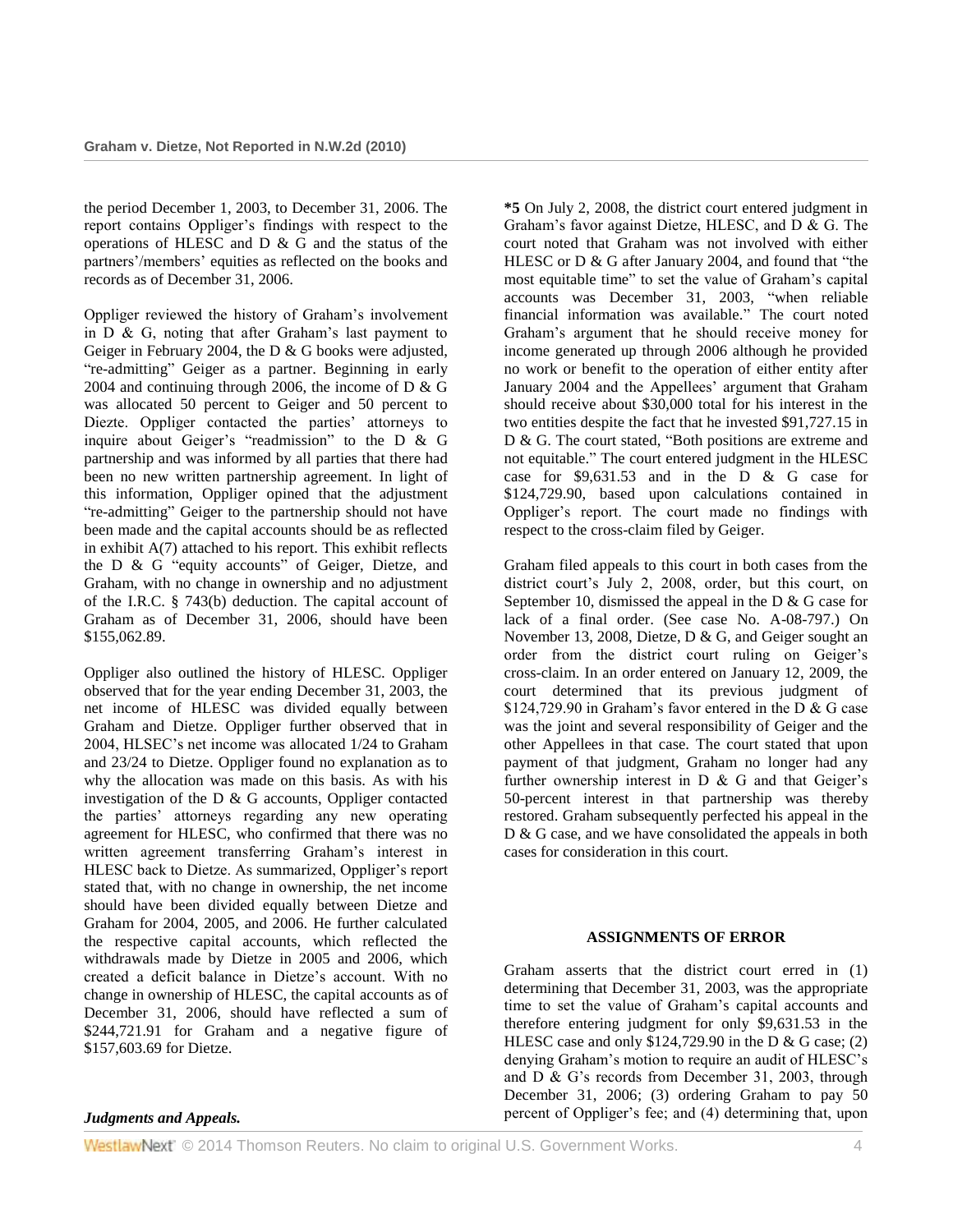payment of the judgment in the  $D \& G$  case, Geiger's 50-percent interest would be restored.

#### **STANDARD OF REVIEW**

The parties disagree over the correct standard of appellate review for these consolidated cases.

Graham argues that these cases involve a request for an accounting and a distribution of profits pursuant to the accounting. In other words, Graham argues that these are equitable actions and that the standard of review is de novo. An action for a partnership dissolution and accounting between partners is one in equity and is reviewed de novo on the record. *[Shoemaker v.](http://www.westlaw.com/Link/Document/FullText?findType=Y&serNum=2015343448&pubNum=595&originationContext=document&vr=3.0&rs=cblt1.0&transitionType=DocumentItem&contextData=(sc.Search))  Shoemaker,* [275 Neb. 112, 745 N.W.2d 299 \(2008\).](http://www.westlaw.com/Link/Document/FullText?findType=Y&serNum=2015343448&pubNum=595&originationContext=document&vr=3.0&rs=cblt1.0&transitionType=DocumentItem&contextData=(sc.Search)) On appeal from an equity action, an appellate court resolves questions of law and fact independently of the trial court's determinations. *Id.* In an equity action, when credible evidence is in conflict on material issues of fact, an appellate court considers and may give weight to the fact the trial court observed the witnesses and accepted one version of the facts over another. *Id.* The interpretation of a partnership agreement presents a question of law. *Id.*

**\*6** The Appellees, on the other hand, argue that these cases are actions at law involving contract disputes. A suit for damages arising from breach of a contract presents an action at law. *[Albert v. Heritage Admin. Servs.,](http://www.westlaw.com/Link/Document/FullText?findType=Y&serNum=2018405156&pubNum=595&originationContext=document&vr=3.0&rs=cblt1.0&transitionType=DocumentItem&contextData=(sc.Search))* 277 Neb. [404, 763 N.W.2d 373 \(2009\).](http://www.westlaw.com/Link/Document/FullText?findType=Y&serNum=2018405156&pubNum=595&originationContext=document&vr=3.0&rs=cblt1.0&transitionType=DocumentItem&contextData=(sc.Search)) In a bench trial of a law action, the trial court's factual findings have the effect of a jury verdict and will not be disturbed on appeal unless clearly wrong. *Id.* The interpretation of a contract involves a question of law, in connection with which an appellate court has an obligation to reach its conclusions independently of the determinations made by the court below. *Id.*

The nature of an action, whether legal or equitable, is determinable from its main object, as disclosed by the averments of the pleadings and the relief sought. *[ADT](http://www.westlaw.com/Link/Document/FullText?findType=Y&serNum=2012607638&pubNum=595&originationContext=document&vr=3.0&rs=cblt1.0&transitionType=DocumentItem&contextData=(sc.Search))  [Security Servs. v. A/C Security Systems,](http://www.westlaw.com/Link/Document/FullText?findType=Y&serNum=2012607638&pubNum=595&originationContext=document&vr=3.0&rs=cblt1.0&transitionType=DocumentItem&contextData=(sc.Search))* 15 Neb.App. 666, [736 N.W.2d 737 \(2007\).](http://www.westlaw.com/Link/Document/FullText?findType=Y&serNum=2012607638&pubNum=595&originationContext=document&vr=3.0&rs=cblt1.0&transitionType=DocumentItem&contextData=(sc.Search))

Upon reviewing the pleadings and the relief sought, we conclude that these are breach of contract actions and thus reviewable as actions at law. Graham clearly alleges breaches of both the HLESC operating agreement and the D & G partnership agreement. Although he did seek an accounting of both entities, under the circumstances of these cases, an accounting was the most logical method to determine Graham's remedy in the event the district court found that either of the respective contracts had been breached. In reaching the conclusion that these appeals are reviewable as actions at law, we also note that none of the parties asserted a cause of action for dissolution of either entity.

# **ANALYSIS**

# *Valuation Date.*

Graham asserts that the district court erred in determining that December 31, 2003, was the appropriate time to set the value of Graham's capital accounts and therefore entering judgment for only \$9,631.53 in the HLESC case and only \$124,729.90 in the D & G case. The district court found that although Graham's 50-percent interests in HLESC and D & G had not been terminated, he was not involved in either entity after January 2004. Accordingly, the court found that December 31, 2003, was the "most equitable" time to set the value of Graham's capital accounts. We conclude that the district court's attempt to apply equitable principles in this action was contrary to the clear language of the HLESC articles of organization and operating agreement, the D & G partnership agreement as amended, and the document transferring Geiger's interest in D & G to Graham. When the terms of a contract are clear, they are to be accorded their plain and ordinary meaning. *[Pavers, Inc. v. Board of](http://www.westlaw.com/Link/Document/FullText?findType=Y&serNum=2016974106&pubNum=595&originationContext=document&vr=3.0&rs=cblt1.0&transitionType=DocumentItem&contextData=(sc.Search))  Regents,* [276 Neb. 559, 755 N.W.2d 400 \(2008\).](http://www.westlaw.com/Link/Document/FullText?findType=Y&serNum=2016974106&pubNum=595&originationContext=document&vr=3.0&rs=cblt1.0&transitionType=DocumentItem&contextData=(sc.Search))

In setting the valuation date of Graham's interest in the two entities as December 31, 2003, and in restoring Geiger's interest in  $D \& G$  upon payment of the judgment to Graham, the district court essentially found that the actions of the parties amounted to a dissolution or a termination of Graham's interest in the entities. There are several problems with this resolution. First, no action was taken consistent with the agreements to dissolve either entity, or transfer or assign Graham's interest in either entity. With regard to HLESC, there was no written agreement between Graham and Dietze to dissolve the company, nor did Graham transfer or assign his interest to Dietze. With regard to  $D \& G$ , the partnership period of 25 years had not expired, and the partnership had not been dissolved upon a majority vote of all partners or pursuant to Nebraska law. The agreements of the two entities do

WestlawNext<sup>®</sup> © 2014 Thomson Reuters. No claim to original U.S. Government Works. 5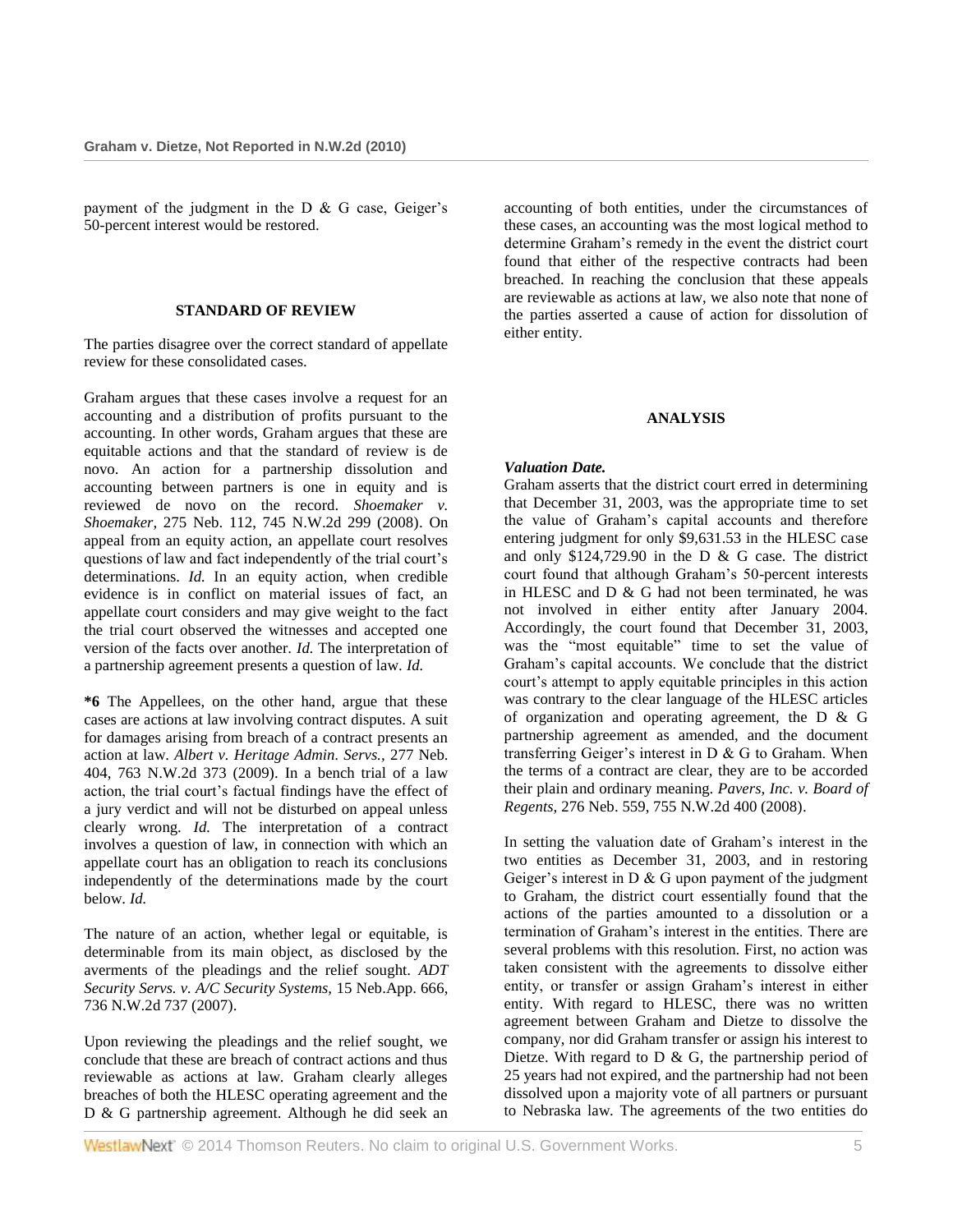not provide for expulsion of a partner or member or for involuntary termination or transfer of a partner's or member's interest. Second, none of the parties sought judicial dissolution of the entity or judicial expulsion of Graham. See [Neb.Rev.Stat. §§ 21-2622 \(Reissue 2007\)](http://www.westlaw.com/Link/Document/FullText?findType=L&pubNum=1000257&cite=NESTS21-2622&originatingDoc=I40a3ae484d7711dfaad3d35f6227d4a8&refType=LQ&originationContext=document&vr=3.0&rs=cblt1.0&transitionType=DocumentItem&contextData=(sc.Search)) (providing for judicial dissolution of limited liability company) and 67-431 and 67-439 (Reissue 2009) (providing for judicial expulsion of partner from partnership and dissolution of partnership).

**\*7** The contracts at issue provide that Graham has a 50-percent interest in the two entities and that the profits and losses of the two entities would be distributed based on that ownership interest. The question presented in this appeal is whether Graham continued to be entitled to profits after he was effectively excluded from involvement in the entities but retained his interest in them. Based upon our independent review of the pertinent agreements, we conclude that the question must be answered in the affirmative.

There was no requirement in any of the relevant contracts that Graham's personal corporation be a partner in the ophthalmology practice in order for Graham himself to share in the profits and/or losses of HLESC and D & G. The HLESC agreement does not require Graham to perform surgeries at the surgery center in order to share in any distributions from HLESC. Further, section 1.3 of the HLESC operating agreement provides that members are not expected to devote full time and attention to the affairs of the company, but only that time and attention that is "reasonable and appropriate in the member's good faith judgment under the prevailing circumstances." Because Graham was prevented from performing surgeries at the surgery center and not provided financial information concerning HLESC after January 2004, he was unable to devote any time and attention to HLESC. With regard to  $D \& G$ , there is nothing in the amended partnership agreement requiring that the partners actively participate in the day-to-day affairs of the partnership in order to share in the profits.

With respect to the operation of limited liability companies, we note [Neb.Rev.Stat. § 21-2618 \(Reissue](http://www.westlaw.com/Link/Document/FullText?findType=L&pubNum=1000257&cite=NESTS21-2618&originatingDoc=I40a3ae484d7711dfaad3d35f6227d4a8&refType=LQ&originationContext=document&vr=3.0&rs=cblt1.0&transitionType=DocumentItem&contextData=(sc.Search))  [2007\)](http://www.westlaw.com/Link/Document/FullText?findType=L&pubNum=1000257&cite=NESTS21-2618&originatingDoc=I40a3ae484d7711dfaad3d35f6227d4a8&refType=LQ&originationContext=document&vr=3.0&rs=cblt1.0&transitionType=DocumentItem&contextData=(sc.Search)) which provides:

> A limited liability company may divide the profits of its business and distribute the profits to the members of the limited liability company upon the basis stipulated

in the operating agreement if, after distribution is made, the aggregate fair market value of the assets of the limited liability company is in excess of all liabilities of the limited liability company other than liabilities to members on account of their contributions to capital.

And, with respect to partnerships, we note [Neb.Rev.Stat.](http://www.westlaw.com/Link/Document/FullText?findType=L&pubNum=1000257&cite=NESTS67-404&originatingDoc=I40a3ae484d7711dfaad3d35f6227d4a8&refType=LQ&originationContext=document&vr=3.0&rs=cblt1.0&transitionType=DocumentItem&contextData=(sc.Search))  [§ 67-404\(1\) \(Reissue 2009\),](http://www.westlaw.com/Link/Document/FullText?findType=L&pubNum=1000257&cite=NESTS67-404&originatingDoc=I40a3ae484d7711dfaad3d35f6227d4a8&refType=LQ&originationContext=document&vr=3.0&rs=cblt1.0&transitionType=DocumentItem&contextData=(sc.Search)) which provides:

> Except as otherwise provided in subsection (2) of this section, relations among the partners and between the partners and the partnership are governed by the partnership agreement. To the extent the partnership agreement does not otherwise provide, the Uniform Partnership Act of 1998 governs relations among the partners and between the partners and the partnership.

Because Graham's interest in the entities had not been terminated nor had the entities been dissolved, we conclude that the court erred in using December 31, 2003, as the date on which to value Graham's capital accounts in HLESC and D & G.

However, rather than entering judgment for the value of the capital accounts, the court should have determined the amount of net income or profit from the entities that Graham was entitled to through December 31, 2006. The entities had not been dissolved as of December 31, 2006, and therefore, a final accounting and division of the capital accounts was premature. Rather, the issue is the amount of profits that Graham was entitled to for 2004 through 2006.

**\*8** Based upon Oppliger's report, the allocation of income from the entities was done correctly through December 31, 2003. In 2004, both entities allocated only 1/24 of the net income to Graham as opposed to 50 percent. In 2005 and 2006, Graham was not allocated any net income from the entities. Based upon the information contained in Oppliger's report, we summarize the net income that should have been allocated to Graham as follows:

WestlawNext<sup>®</sup> © 2014 Thomson Reuters. No claim to original U.S. Government Works. 66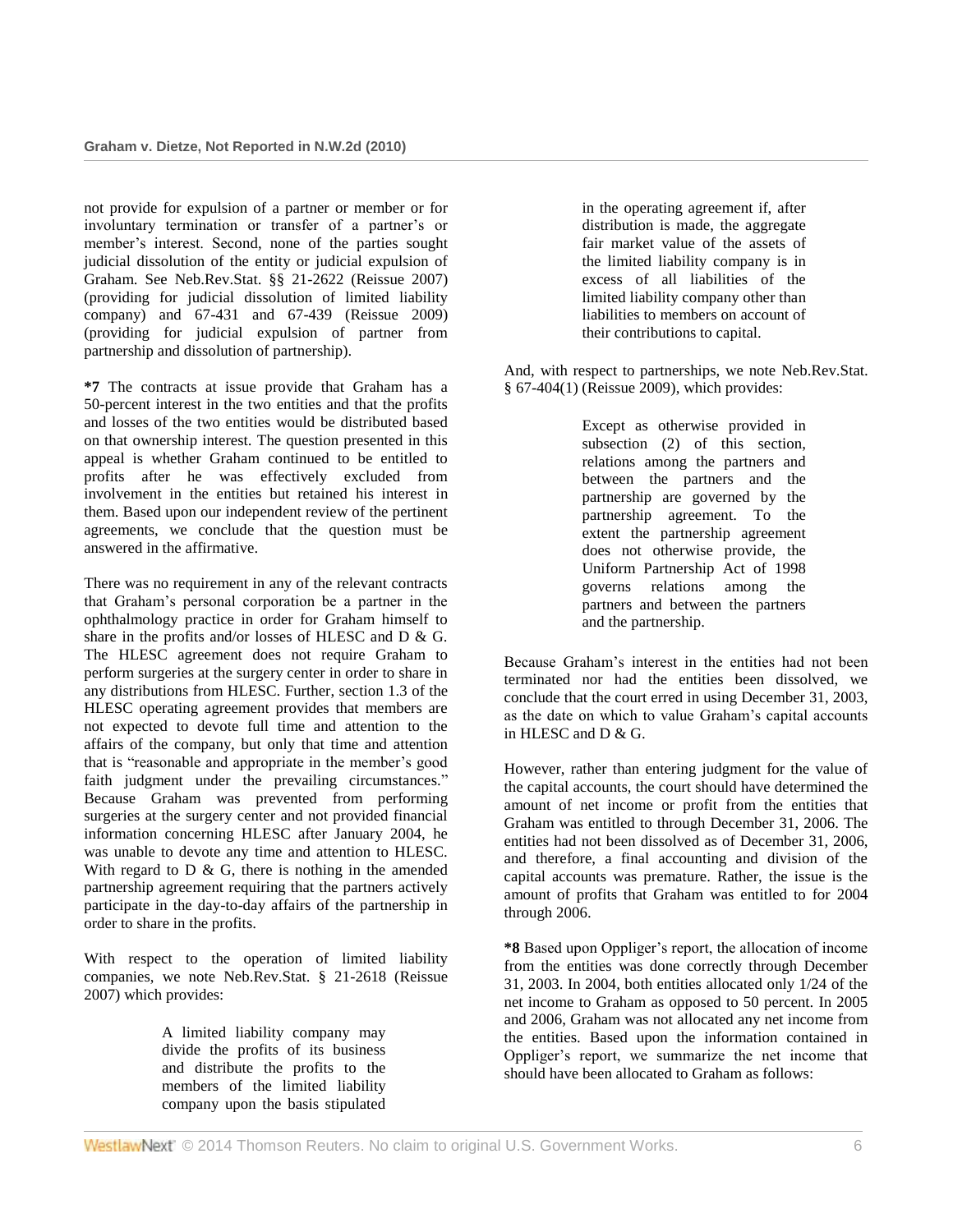| <b>HLESC</b>           |     |                 |
|------------------------|-----|-----------------|
| 2004 Total Net Income  | $=$ | \$157,595.75    |
| Graham's 50 percent    | $=$ | 78,797.87       |
| Less 2004 distribution | -   | 6,566.49 (1/24) |
| Amount due Graham      | $=$ | 72,231.38       |
| 2005 Total Net Income  | $=$ | \$208,700.64    |
| Graham's 50 percent    | $=$ | 104,350.32      |
| 2006 Total Net Income  | $=$ | \$113,017.35    |
| Graham's 50 percent    | $=$ | 56,508.67       |

| (Oppliger's report incorrectly computed as \$58,508.67)<br>Total Net Income to be allocated to Graham from HLSEC<br>from January 1, 2004, through December 31, 2006, $=$<br>\$239,656.86. | D & G |                  |
|-------------------------------------------------------------------------------------------------------------------------------------------------------------------------------------------|-------|------------------|
| 2004 Total Net Income                                                                                                                                                                     |       | \$86,931.54      |
| Graham's 50 percent                                                                                                                                                                       | =     | 43,465.77        |
| Less 2004 distribution                                                                                                                                                                    |       | 33,622.00 (1/24) |
| Amount due Graham                                                                                                                                                                         |       | 39,843.77        |

WestlawNext<sup>®</sup> © 2014 Thomson Reuters. No claim to original U.S. Government Works.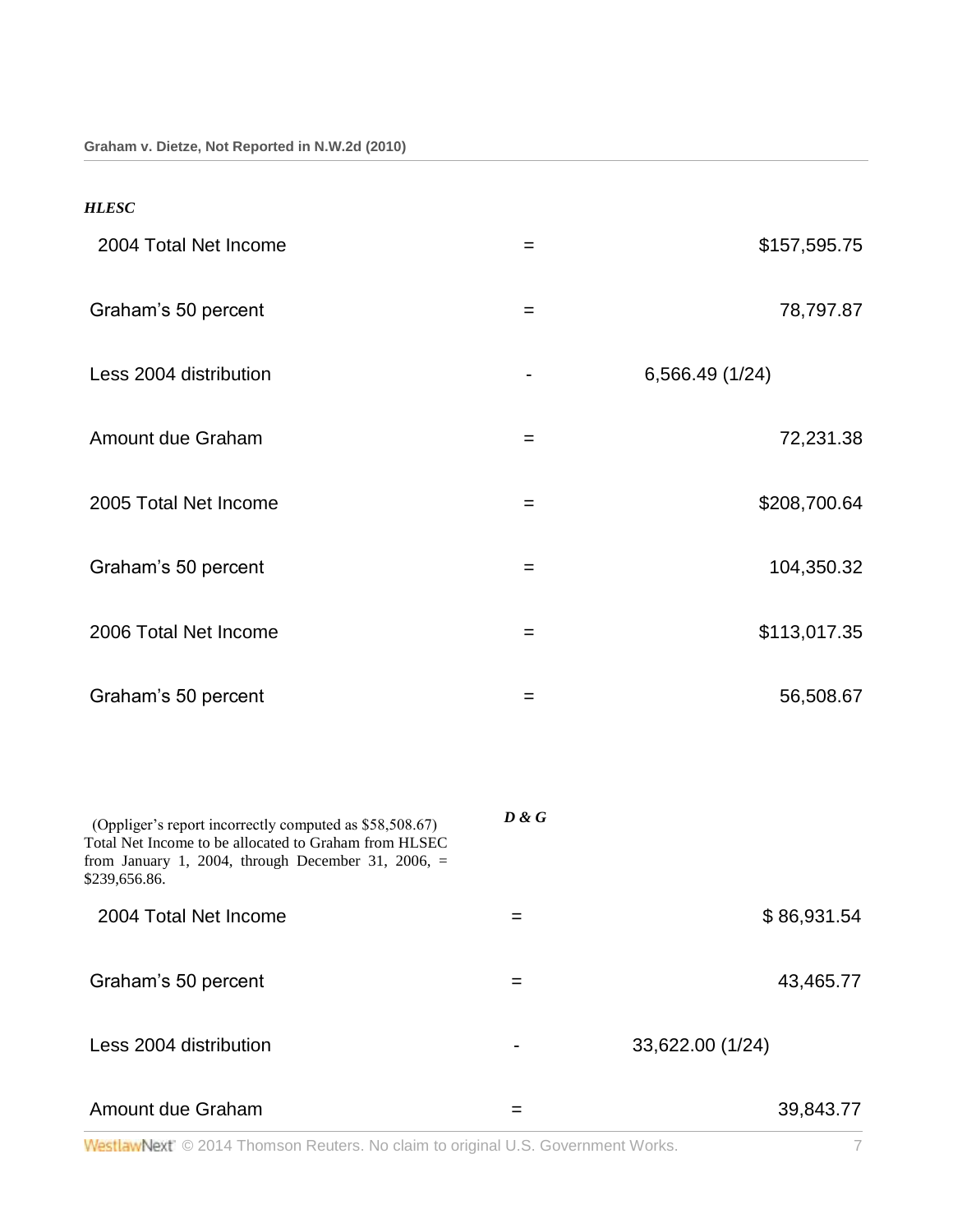| 2005 Total Net Income | = | \$87,012.48  |
|-----------------------|---|--------------|
| Graham's 50 percent   | = | 43,506.24    |
| 2006 Total Net Income | = | \$100,194.92 |
| Graham's 50 percent   | = | 50,097.46    |

Total Net Income to be allocated to Graham from D & G from January 1, 2004, through December 31, 2006,  $=$ \$133,447.47.

Accordingly, we find that Graham is entitled to judgment from HLESC and Dietze in the total sum of \$239,656.86 and from D & G, Dietze, and Geiger in the total sum of \$133,447.47, and we modify the district court's judgment accordingly.

We do not determine the rights and liabilities of the parties after December 31, 2006, as we do not have evidence of the parties' actions since that time.

#### *Motion to Require Audit.*

Graham asserts that the district court erred in denying his motion to require an audit of HLESC's and D & G's records from December 31, 2003, through December 31, 2006. The court denied Graham's motion based on the entry of its previous orders requiring the Appellees to account for all financial activity of the two entities for the relevant period. On appeal, Graham questions the reliability of Oppliger's report because it was entirely dependent upon financial records prepared by the certified public accountant and bookkeeper for the various entities, who were under Dietze's control and direction. Graham argues that Oppliger's report is problematic in that Oppliger did not inspect all of HLESC's and D & G's daily deposits, check registers, and copies of account statements; Dietze's professional and personal income tax returns; and other documentation. Given the court's order requiring the Appellees to account for all financial activity of HLESC and D & G during the relevant period, its appointment of an independent certified public accountant, Graham's ability to review the records upon their disclosure to Oppliger, and our examination of Oppliger's report, we find no error in the court's denial of Graham's subsequent motion to perform an audit of HLESC's and D & G's books and records.

# *Payment of Expert's Fee.*

**\*9** Graham asserts that the district court erred in ordering him to pay 50 percent of Oppliger's fee. Graham argues that since the court-ordered accounting was only necessary because of Dietze's wrongful conduct in breaching the relevant agreements and unilateral directions given to the entities' bookkeeper and certified public accountant, it was inappropriate and inequitable to require Graham to pay half of the fee. The court ordered that an expert be appointed according to its authority under [§ 27-706,](http://www.westlaw.com/Link/Document/FullText?findType=L&pubNum=1000257&cite=NESTS27-706&originatingDoc=I40a3ae484d7711dfaad3d35f6227d4a8&refType=LQ&originationContext=document&vr=3.0&rs=cblt1.0&transitionType=DocumentItem&contextData=(sc.Search)) which provides that expert witnesses appointed under that section are entitled to "reasonable compensation ... which may be provided ... by the opposing parties in equal portions." We find no error in the court's decision to require Graham to pay half of Oppliger's fee.

*Restoration of Geiger's Interest in D & G.* Graham asserts that the district court erred in determining